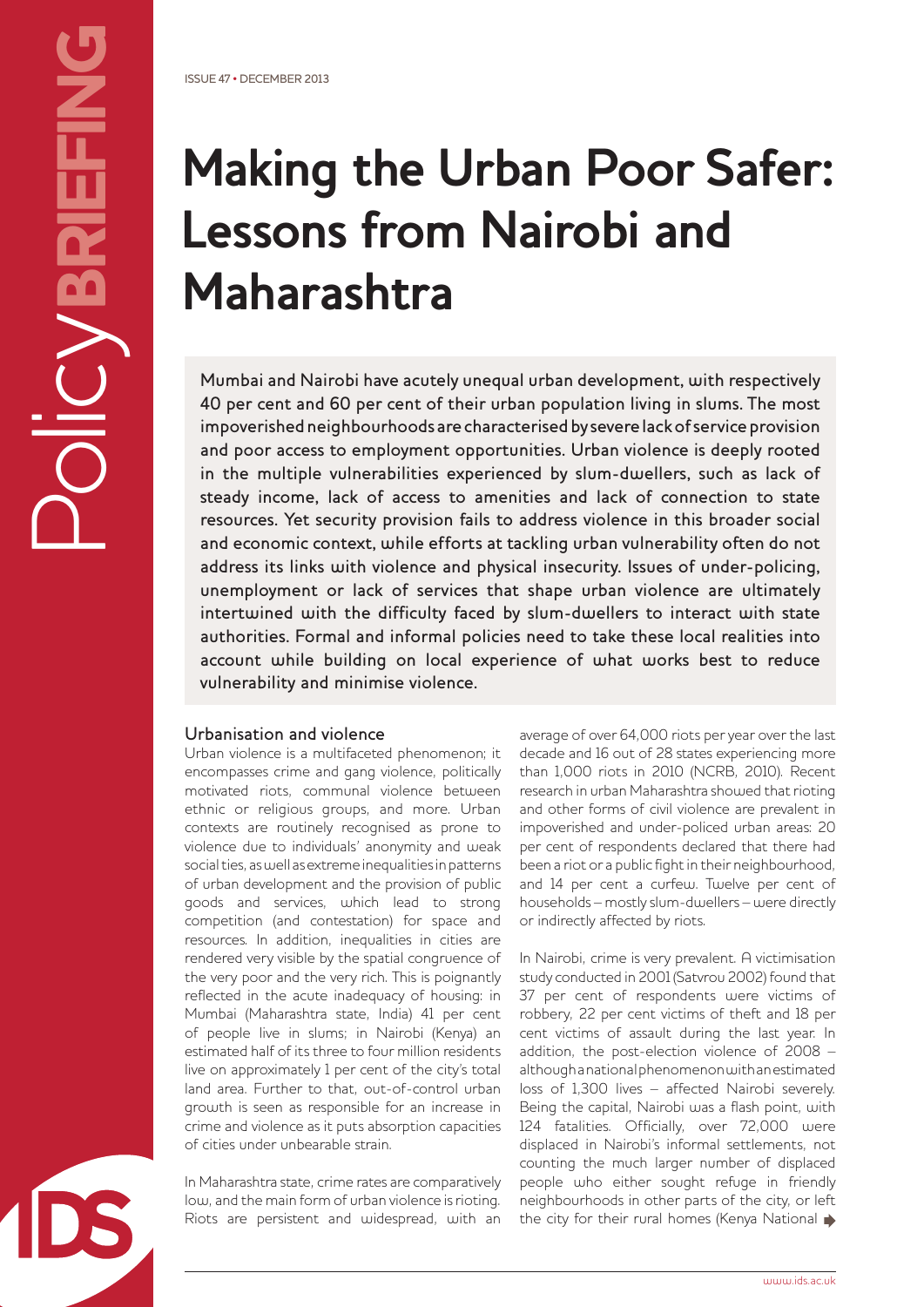Commission for Human Rights 2008). Globally, the scale of urban violence in some countries which have not even been through civil conflict, can eclipse that of open warfare in others (World Development Report 2011). Compiling data on crime and armed conflict, the report of the Global Peace Index notes that deaths by homicides in the world are more than four-fold those by armed conflict (Global Peace Index 2013, p.42).

Yet urban areas are also engines of growth and poverty reduction. The key to this apparent contradiction lies in the spatial clustering of urban vulnerability and violence. Evidence from Mumbai (as well as wider Maharashtra) and Nairobi confirms that areas where most of the violence occurs are also areas where acute urban vulnerabilities are concentrated. These violence-prone areas are characterised by poor housing, lack of service provision, and low employment opportunities. Thus to tackle vulnerabilities and violence, policies must confront this spatial clustering and its implications.

### Vulnerabilities and violence

Urban violence is concentrated in neighbourhoods where people's access to services, state resources and employment opportunities are scarce. More often than not, these areas are slums where inadequate housing, sanitation and amenities render their inhabitants vulnerable to disease and natural disasters.

The connection between acute vulnerability and violence has been made in the past, but the extent of its manifestations is not always fully grasped. Original data in Mumbai and urban Maharashtra suggests that this connection takes three distinct, albeit interrelated forms:

- 1. Episodes of urban violence concentrate in poorly serviced and slums areas.
- 2.When comparing violence-prone areas, those where the lack of service provision and unemployment are most pronounced are also most affected by episodes of violence.
- 3.Within violence-prone areas, it is the most socially and economically vulnerable who suffer most from disruptions caused by the presence of urban violence.

Whereas points one and three are reasonably well acknowledged, the second point is not. It stresses that even between equally poor slums, there is a large difference in terms of access to services and jobs, and that this difference is reflected in violence rates.

Research in Nairobi slums confirms the importance of service provision and employment in relation to safety. Criminal violence and protection provided through hybrid criminal organisations have become a way of life in the city's poor neighbourhoods. Vigilante groups mushroomed from the late 1990s in response to worsening security in poor neighbourhoods and ineffectual, corrupt, or altogether absent policing of these areas. Some groups were first instigated by community elders in search of safer streets but quickly developed into more complex organisations that extracted protection money from small-business owners and slum dwellers. During the 2008 postelection violence, Human Rights Watch reported that the city's largest slums – Mathare and Kibera – were carved into enclaves where vigilante groups associated with different ethnic groups patrolled 'their' areas, demanding to see identity cards, carrying out evictions and attacking the homes and retail premises of members of opposing ethnic groups. During the 2007–2008 post-election violence youth militia engaged in looting for economic gain, and the Kenya National Dialogue and Reconciliation process that led to the cessation of the violence acknowledged youth unemployment as one of the key factors. Providing employment to the youth is the most frequently reported measure that would help curb violence, including political violence, according to polling of slum-dwellers.

Different types of urban violence are inherently linked. Separating policies that address crime – for example – from those that address riots, is not appropriate. In both Nairobi and Mumbai, neighbourhoods where riots or post-electoral violence occurred tend to have prevalent crime and gang activities rooted in poverty.

To tackle urban violence, policies must address the vulnerability-violence nexus The provision of public goods and services, and the strengthening of access to economic opportunities for an expanding youth population are vital elements of a wider-ranging strategy to address violence and strengthen security for the urban poor in the cities of the global South.

Globally, formal slum policies revolve around granting property rights in the hope that it will reduce uncertainty and foster investment. Yet, the inevitable slum relocation that follows has "Urban violence is concentrated in neighbourhoods where people's access to services, state resources and employment opportunities are scarce."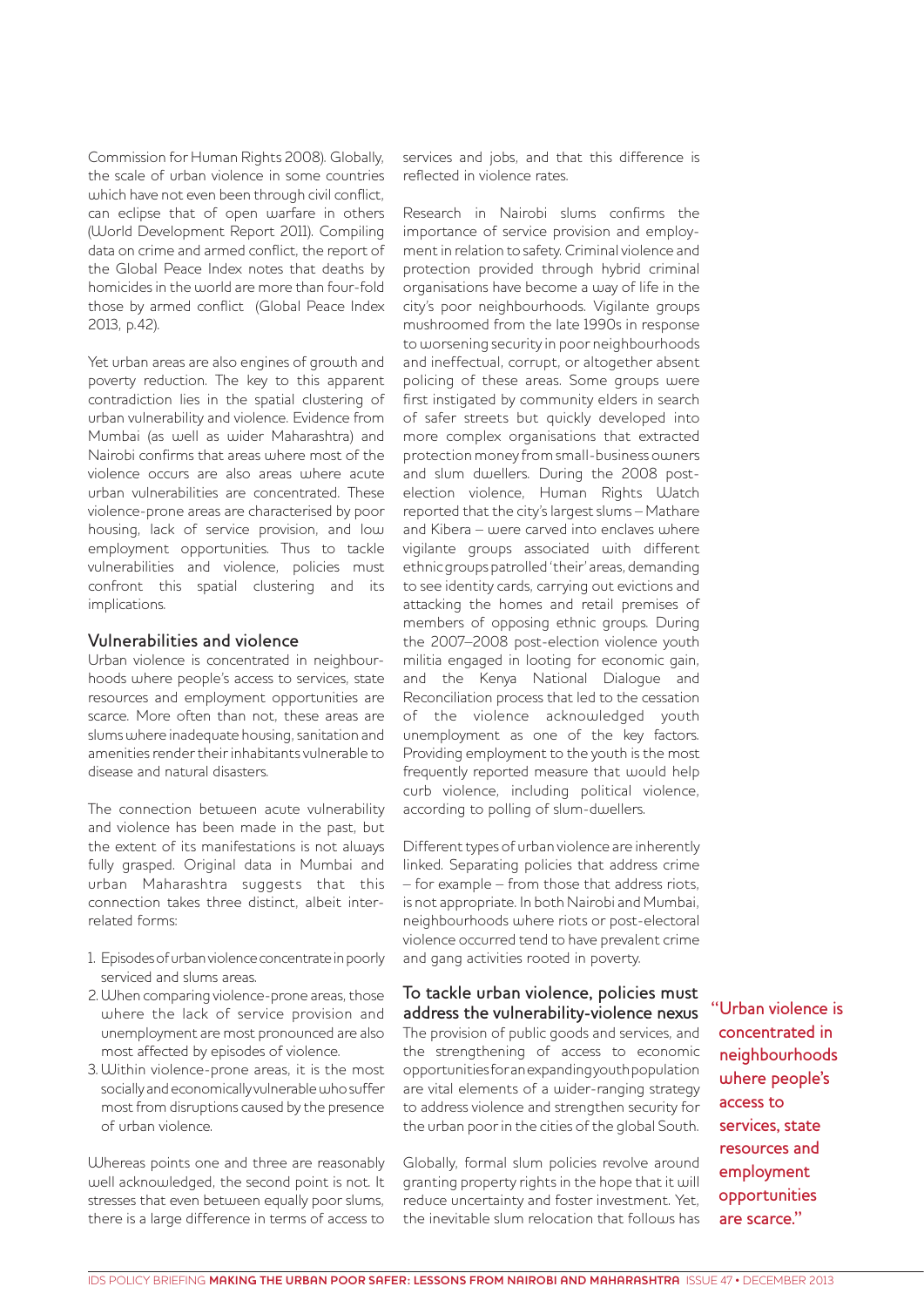the potential to cut people from work and add to their physical insecurity. On top of this, security provision is both lacking in slum areas and most often absent from development policies altogether. In Mumbai, the police are not involved in slum rehabilitation and relocation policies other than for securing the clearance, transit and relocation of people, often with the use of force. There is no formal scope for the police to counsel on how best to provide security in former and newer sites. In Nairobi, the police tend to only enter slums for repressive actions (such as raids to target suspected criminals) and are otherwise absent and feared by the population.

There have been efforts such as the Safer Nairobi Initiative, which was endorsed by the Nairobi City Council, that aspire to a more coordinated effort to improve urban security by involving agencies and departments with mandates to deliver public services and create work opportunities. While these have had mixed outcomes, the spirit of such efforts to develop a joined-up approach is essential to improve security for the urban poor.

These interventions are, however, too few in a context of widespread youth unemployment and poverty. Further, most of these interventions are narrowly focused on entrepreneurship without regard to the fact that not all youths may have an entrepreneurial aptitude. With the exception of the work by the Kenya Ministry of Cooperatives, other policy interventions are designed for the 'youth' in general, and there is no strategic focus on those youth categories that are more likely to be recruited into criminal gangs.

# While top-down joined-up approach proves difficult to implement, communityled initiatives have had success

Slum-dwellers routinely link up issues of urban vulnerability and safety. For instance, competition for scarce resources (such as communal water access points) leads to frustration and conflict. Likewise, lack of private or close-by toilet facilities make women vulnerable to harassment and attack when they travel to far away community toilets after dark. As a result, a number of community-led initiatives aimed at improving safety through vulnerability have emerged.

In Nairobi, neighbourhood-level efforts to improve the slum environment have also had positive impacts. One of these, Getto Green,

includes clearing public dumpsites and starting micro-enterprises for youths such as carwashes. The group's chair explained, 'If you are economically stable, your community will be stable. Having money prevents us from needing to steal or from being manipulated by politicians.'

Its members are, however, in constant tension with the local police who view most young people as potential criminals. The Getto Green initiative represents a more comprehensive approach to violence reduction even though its sustainability is precarious in the absence of state support. The initiative also illustrates the incoherence of state policies to reduce violence and insecurity in Kenya as the police do not see this initiative as a security solution.

In Mumbai, more formal initiatives such as the Slum Police Panchayats (SPP) and Mohalla Committees attempt to bring together slumdwellers and police to improve safety. The Mohalla Committees emphasise peaceful Hindu-Muslim relationships and prevention of riots, whereas the SPPs have a broader aim of resolving all disputes before they turn violent. The SPP consists of a long-term partnership between one community police officer and 10 representatives of slum-dwellers (seven women and three men). At the organisational level, the scheme is a partnership between the police, the National Slum Dwellers Federation (NSDF), and the NGO SPARC. The members of the SPP are chosen by the community, and not elected, to avoid creating differentiated status between members and non-members and acute interpersonal competition. At the heart of the SPP is the idea that the social distance between slum-dwellers and police is too high and that the former have a wealth of local knowledge on the best ways to improve local safety that the police could benefit from.

The goal of slum-dwellers participation is stated in formal slum policies such as India's flagship programme for the urban poor Rajiv Awas Yogana (RAY), but such appeals for concerted actions between citizens, state, builders and urban planners are unlikely to succeed if root causes of powerlessness and social distance are not tackled. Ceasing to see slums as dens of crime, and engineering a strong partnership between slum-dwellers and authorities (including the police) is the only credible avenue to create and sustain the sort of joined-up approach that is necessary to curb urban violence.

"Concerted actions between citizens, state, builders and urban planners are unlikely to succeed if root causes of powerlessness and social distance are not tackled."